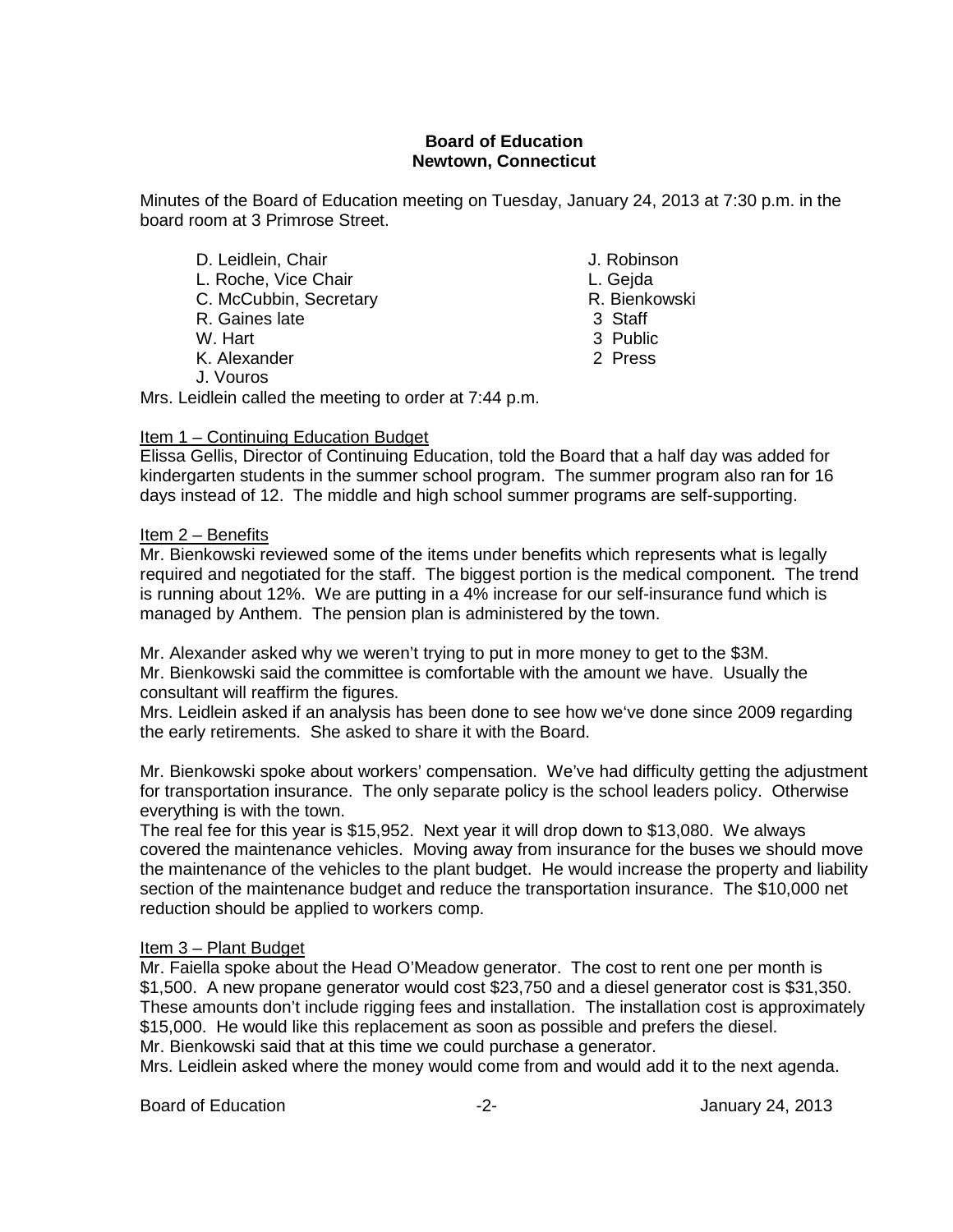Mr. Faiella stated that we are getting to a precarious situation because we keep pushing off jobs. We need to act on all if we can.

Mr. Alexander asked how long the high school parking lot has been listed.

Mr. Faiella said 2 years. The paving would be for the old sections. Some of the cracks can't be repaired.

Mr. Faiella said that Chalk Hill School was approached by their parks and rec director in Monroe to ask if we could employ the person who took care of that building because she lost her job since we moved in. We picked up additional 30,000 feet of space in that building.

Mrs. Leidlein asked the cost of that position.

Mr. Bienkowski said it was a part-time position and was not sure of the rate of pay but it would be less than \$30,000.

Mr. Faiella asked if it could be a contracted position.

Mr. Bienkowski stated the contract could have a provision where we can hire someone for the balance of the year.

Mrs. Leidlein asked for a proposal for this position at the next meeting.

Dr. Robinson said this may be reimbursable.

#### Item 4 – Transportation Budget

Mr. Bienkowski said we have money in professional services which is for drug testing and training for the remaining owner/operators. Maintenance is for the van for the high school programs. Fuel is a big number but expenses have dropped from last year from \$5M to \$4.291M.

Mr. Alexander asked if they asked for any additional money for fuel since changing to Chalk Hill. Mr. Bienkowski said there has been greater fuel utilization and he asked for their best estimate which he needs to know for the Serv grant. They indicated the buses are getting back to town 30 minutes later so they are paying their drivers more. This cost should be reimbursable through these programs and our insurance. The Serv grant goes out 18 months. We may need to consider an adjustment for fuel.

Mrs. Leidlein said the security committee is reviewing and creating a plan. If people are looking for SROs they come from town side of the budget which will fund them. Mr. Gaines said the security committee is meeting next Tuesday.

MOTION: Mr. Alexander moved to adjourn. Mrs. Roche seconded. Vote: 7 ayes

Item 5 - Adjournment The meeting adjourned at 9:00 p.m.

Respectfully submitted:

\_\_\_\_\_\_\_\_\_\_\_\_\_\_\_\_\_\_\_\_\_\_\_\_\_\_\_\_\_ Cody McCubbin **Secretary**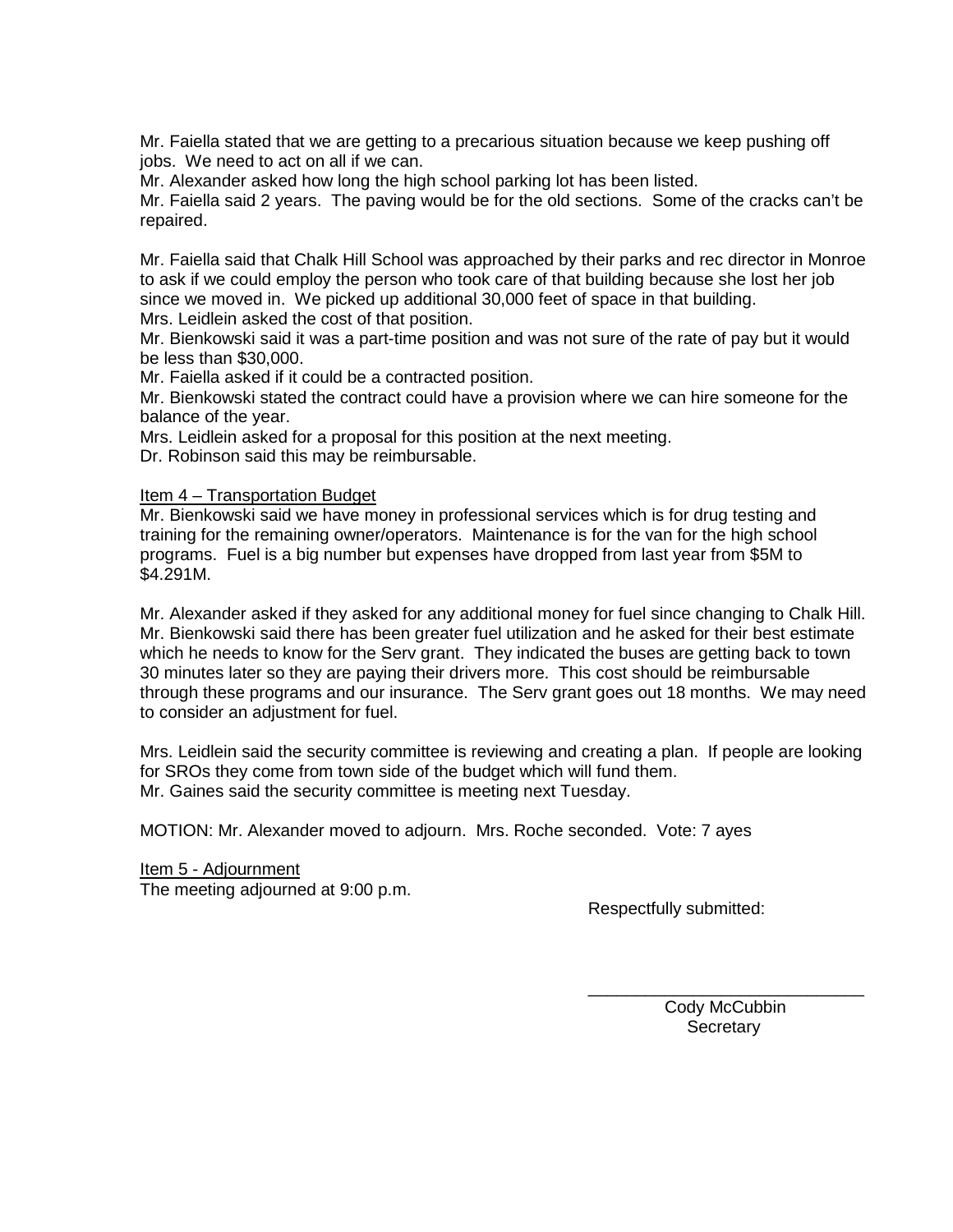#### PROPERTY & LIABILITY INSURANCE

## ESTIMATED INSURANCE RATES - PER TOWN FINANCE DIRECTO 12/24/12

#### 7.50% draft factor transportation 7.50% draft factor property & liability

| <b>ACCOUNT</b>                                                   | <b>DESCRIPTION</b>                                                                                                      | 2009-10<br>Expended                   | 2010-11<br>Expended                                | 2011-12<br>Expended                                    | 2012-13<br><b>Budgeted</b>                             | 2013-14<br>Expected                                   | 2013-14<br>Proposed                               | 2013-14<br>Increase                                                                                                                                                                                                                                                                                                                                                                                                                                                                         | 2013-14<br>$\frac{9}{6}$                  | <b>Account Number</b>                                                      |
|------------------------------------------------------------------|-------------------------------------------------------------------------------------------------------------------------|---------------------------------------|----------------------------------------------------|--------------------------------------------------------|--------------------------------------------------------|-------------------------------------------------------|---------------------------------------------------|---------------------------------------------------------------------------------------------------------------------------------------------------------------------------------------------------------------------------------------------------------------------------------------------------------------------------------------------------------------------------------------------------------------------------------------------------------------------------------------------|-------------------------------------------|----------------------------------------------------------------------------|
| 01-60-32-4120<br>01-84-83-4120<br>01-90-96-4120<br>01-92-87-4120 | ATHLETIC ACTIVITIES INS.<br>LIABILITY/UMBRELLA INS.<br>PROPERTY INSURANCE<br><b>TRANS. INSURANCE</b>                    | 8,900<br>172,720<br>100,896<br>61,041 | 9,567<br>165,406<br>96,637<br>58,366               | 27,200<br>156,833<br>92,226<br>60,634                  | 24,556<br>156,883<br>92,226<br>17,401                  | 24,556<br>155,040<br>92,226<br>17,400                 | 24,556<br>166,940<br>100,289<br>17,401            | $\left( \frac{1}{2} \right)$<br>10,057<br>8,063<br>٠                                                                                                                                                                                                                                                                                                                                                                                                                                        | 0.00%<br>6.41%<br>8.74%<br>0.00%          | 1-01-60-32-4120<br>1-01-84-83-4120<br>1-01-90-96-4120<br>1-01-92-87-4120   |
| TOTAL - PROPERTY & LIABILITY<br>343,557                          |                                                                                                                         | 329,976                               | 336,893                                            | 291,066                                                | 289,222                                                | 309,186                                               | 18,120                                            | 6.23%                                                                                                                                                                                                                                                                                                                                                                                                                                                                                       | $\sim$                                    |                                                                            |
|                                                                  | CIRMA, Rose & Kiernan, Inc. Policies                                                                                    |                                       | Expended<br>2010-11                                | Expended<br>2011-12                                    | Budgeted<br>2012-13                                    | Expected<br>2012-13                                   | Proposed<br>2013-14                               | Adjustment                                                                                                                                                                                                                                                                                                                                                                                                                                                                                  | 2013-14<br>Revised                        |                                                                            |
|                                                                  | Commercial General Liability<br>LAP Reimbursable deductible<br>School Leaders<br>Umbrella<br>Crime<br><b>Agency Fee</b> |                                       | 86,926<br>×.<br>32.709<br>36,457<br>1,514<br>7,800 | 77,711<br>$\sim$<br>33,036<br>36,822<br>1,514<br>7,800 | 72,888<br>$\sim$<br>32,709<br>41,972<br>1,514<br>7,800 | 70,564<br>(253)<br>33,087<br>41,972<br>1,870<br>7,800 | 75,856<br>×<br>35,569<br>45,120<br>2,010<br>8,385 | ×,<br>$\overline{\phantom{a}}$<br>×.<br>$\overline{\phantom{a}}$<br>$\overline{\phantom{a}}$                                                                                                                                                                                                                                                                                                                                                                                                | 75,856<br>ź.<br>35,569<br>45,120<br>2,010 |                                                                            |
| 01-84-83-4120                                                    | LIABILITY/UMBRELLA INS.<br>Property & Boiler<br>Value shift on property                                                 |                                       | 165,406<br>92,137<br>$\overline{\phantom{a}}$      | 156,883<br>87,726<br>$\sim$                            | 156,883<br>87,726<br>×                                 | 155,040<br>101,815<br>(14,089)                        | 166,940<br>109,451<br>(14,000)                    | ٠<br>$\frac{1}{2} \left( \frac{1}{2} \right) \left( \frac{1}{2} \right) \left( \frac{1}{2} \right) \left( \frac{1}{2} \right) \left( \frac{1}{2} \right) \left( \frac{1}{2} \right) \left( \frac{1}{2} \right) \left( \frac{1}{2} \right) \left( \frac{1}{2} \right) \left( \frac{1}{2} \right) \left( \frac{1}{2} \right) \left( \frac{1}{2} \right) \left( \frac{1}{2} \right) \left( \frac{1}{2} \right) \left( \frac{1}{2} \right) \left( \frac{1}{2} \right) \left( \frac$<br>E.<br>u, | 8,385<br>166,940<br>109,451<br>(14,000)   |                                                                            |
| 01-90-96-4120                                                    | <b>Vehicle Coverage</b><br><b>Agency Fee</b><br>PROPERTY INSURANCE                                                      |                                       | n/a<br>4,500<br>96,637                             | n/a<br>4,500<br>92,226                                 | n/a<br>4,500<br>92,226                                 | n/a<br>4,500<br>92,226                                | 4.838<br>100,289                                  | 5,620<br>281<br>5,901                                                                                                                                                                                                                                                                                                                                                                                                                                                                       | 5,620<br>5,119<br>106,190                 | maintenance vehicle costs                                                  |
| 01-92-87-4120                                                    | Transportation<br>LAP Exposure changes vehicles<br><b>Agency Fee</b>                                                    |                                       | 44,923<br>(957)<br>2,400                           | 46,234<br>×<br>2,400                                   | 15,001<br>×.<br>2,400                                  | 15,000<br>2,400                                       | 14,821<br>2,580                                   | (13, 441)<br>(2.511)                                                                                                                                                                                                                                                                                                                                                                                                                                                                        | 1,380<br>69                               | amount needed for remaining buses                                          |
|                                                                  | <b>AGENCY TRANSPORTATION</b><br><b>Total Town Purchased LAP Insurances</b>                                              |                                       | 46,366<br>308,409                                  | 48,634<br>297,743                                      | 17,401<br>266,510                                      | 17,400<br>264,666                                     | 17,401<br>284,630                                 | (15, 952)<br>(10.051)                                                                                                                                                                                                                                                                                                                                                                                                                                                                       | 1,449<br>274,579                          |                                                                            |
|                                                                  | Transportation<br>MTM Insurance - Bond<br><b>TRANS. INSURANCE</b>                                                       |                                       | 46,366<br>12,000<br>58,366                         | 48,634<br>12,000<br>60,634                             | 17,401<br>17,401                                       | 17,400<br>17,400                                      | 17,401<br>17,401                                  | (15, 952)<br>(15, 952)                                                                                                                                                                                                                                                                                                                                                                                                                                                                      | 1,449<br>1,449                            |                                                                            |
| 01-86-90-2700                                                    | <b>Workers Compensation</b><br><b>Agency Fee</b>                                                                        |                                       | 405,771<br>20,300                                  | 426,061<br>20,300                                      | 426,062<br>20,300                                      | 426,063<br>20,300                                     | 426,063<br>20,300                                 | 10,051                                                                                                                                                                                                                                                                                                                                                                                                                                                                                      | 20,300                                    | 436,114 need adjustment for increasing salaries<br>3.00% salary adjustment |
|                                                                  | TOTAL WORKERS COMPENSATION<br><b>Total Town Purchased Insurances</b>                                                    |                                       | 426,071<br>734,480                                 | 446,361<br>744,104                                     | 446,362<br>712,872                                     | 446,363<br>711,029                                    | 446,363<br>730,993                                | 10,051<br>٠                                                                                                                                                                                                                                                                                                                                                                                                                                                                                 | 456,414<br>730,993                        | 438,845 new W/C estimate<br>12,782 add'l needed<br>2.731 short             |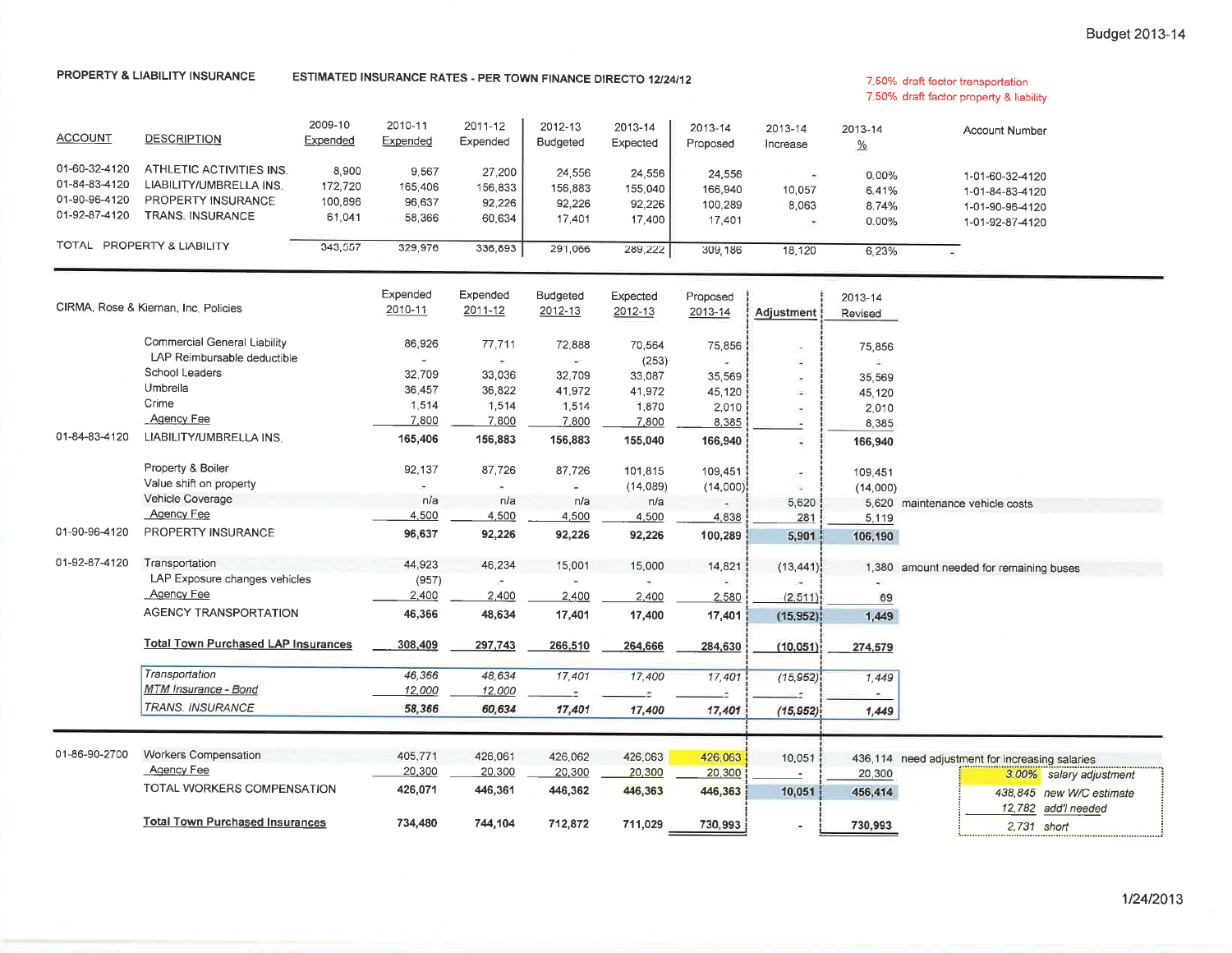TOWN OF NEWTOWN MEDICAL SELF INSURANCE FUND ANALYSIS @ JANUARY 24, 2013 FISCAL YEAR 2012 - 2013 FORCAST

| FUND BALANCE @ JULY 1, 2012            |                       | FISCAL YEAR 2012 - 2013 FORCAST | 2,339,622  | Per audited<br>financials |
|----------------------------------------|-----------------------|---------------------------------|------------|---------------------------|
| <b>ESTIMATED REVENUES</b>              |                       |                                 |            |                           |
| <b>EMPLOYER CONTRIBUTIONS:</b>         |                       |                                 |            |                           |
| <b>MUNICIPAL</b>                       |                       | 2,689,000                       |            |                           |
| <b>EDUCATION</b>                       |                       | 7,400,000                       | 10,089,000 |                           |
| <b>EMPLOYEE CONTRIBUTIONS:</b>         |                       |                                 |            |                           |
| <b>MUNICIPAL</b>                       |                       | 235,000                         |            |                           |
| <b>EDUCATION</b>                       |                       | 1,700,000                       | 1,935,000  |                           |
| RETIREE/COBRA/AGENCY CONTRIBUTIONS:    |                       |                                 |            |                           |
| <b>MUNICIPAL</b>                       |                       | 290,000                         |            |                           |
| <b>EDUCATION</b>                       |                       | 441,000                         | 731,000    |                           |
| <b>INTEREST EARNED ON INVESTMENTS</b>  |                       |                                 | 3,503      |                           |
| <b>TOTAL REVENUES</b>                  |                       |                                 | 12,758,503 |                           |
| <b>ESTIMATED EXPENSES</b>              |                       |                                 |            |                           |
| CLAIMS/NAF:                            |                       |                                 |            | Estimate based on         |
| <b>MUNICIPAL</b>                       |                       |                                 |            | actual claims up to       |
| <b>EDUCATION</b>                       |                       |                                 | 11,673,000 | January 23, 2013          |
| <b>ADMINISTRATIVE FEES:</b>            |                       |                                 |            |                           |
| <b>MUNICIPAL</b>                       |                       |                                 |            |                           |
| <b>EDUCATION</b>                       |                       |                                 | 842,000    |                           |
| <b>CONSULTANT FEES</b>                 |                       |                                 | 50,000     |                           |
| <b>TOTAL EXPENSES</b>                  |                       |                                 | 12,565,000 |                           |
| ESTIMATED FUND BALANCE @ JUNE 30, 2013 |                       |                                 | 2,533,125  |                           |
|                                        | 25% OF TOTAL CLAIMS = | 2,918,250                       |            |                           |
|                                        |                       |                                 |            |                           |

 $\label{eq:1} \mathcal{N}(\mathcal{M}_{\mathcal{M}_{\mathcal{M}}},\mathcal{M}_{\mathcal{M}_{\mathcal{M}}}^{\mathcal{M}})$